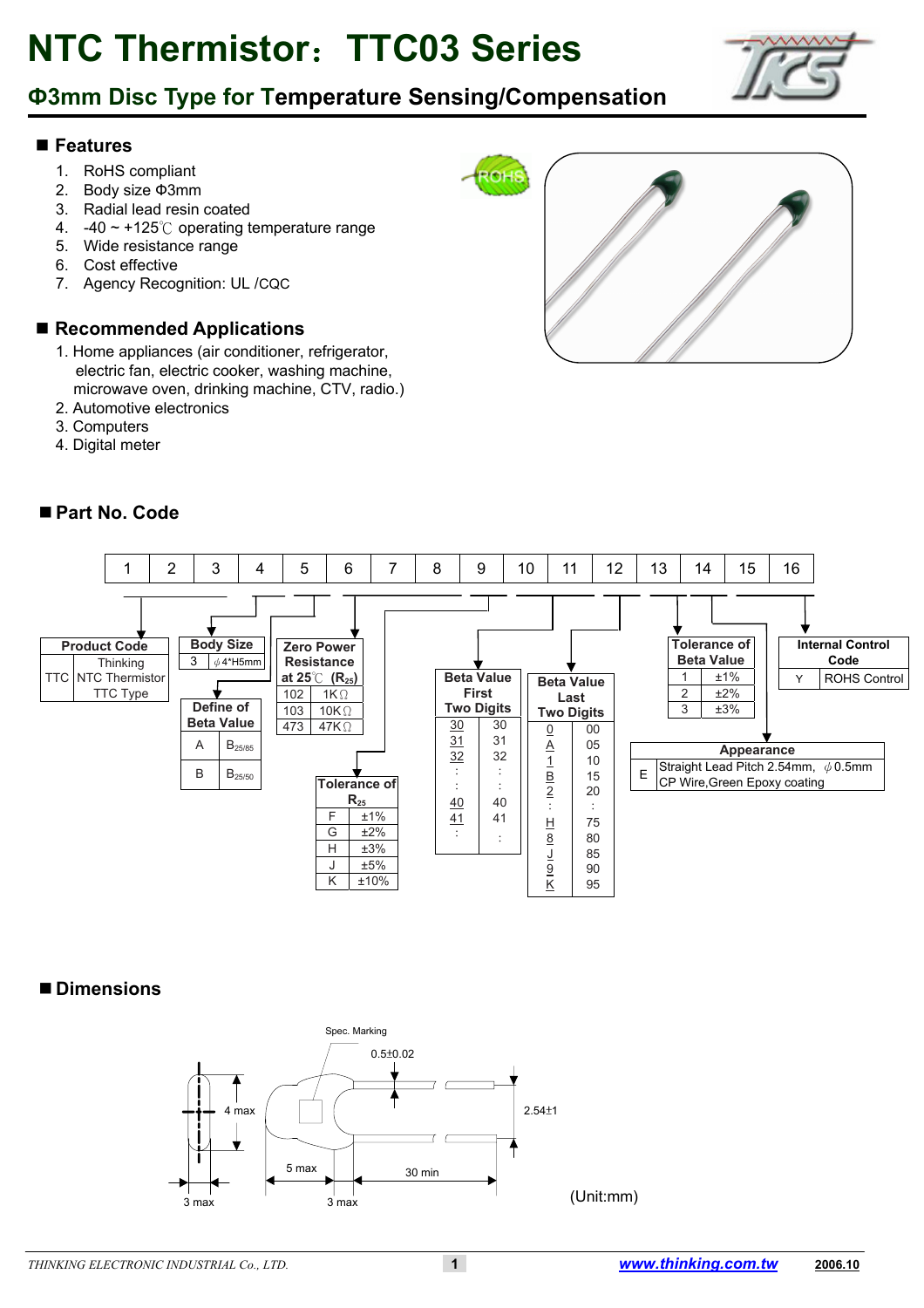

## **Ф3mm Disc Type for Temperature Sensing/Compensation**

### **Characteristics**

| Part no.                 | Zero power<br>resistance | Tolerance<br>of<br>resistance             |       | $\mathsf{B}$<br>Value |                | Max.<br>power rating | Thermal<br>dissipation | Thermal<br>time | Operating<br>temperature    |                   | Safety<br>Approvals |  |  |  |  |  |  |  |  |  |  |  |  |  |  |  |  |      |  |  |  |  |  |  |  |      |  |  |      |         |     |            |            |               |  |            |
|--------------------------|--------------------------|-------------------------------------------|-------|-----------------------|----------------|----------------------|------------------------|-----------------|-----------------------------|-------------------|---------------------|--|--|--|--|--|--|--|--|--|--|--|--|--|--|--|--|------|--|--|--|--|--|--|--|------|--|--|------|---------|-----|------------|------------|---------------|--|------------|
|                          | at 25°C                  |                                           |       |                       | <b>B</b> value | at 25°C              | constant               | constant        | range                       |                   | UL CQC              |  |  |  |  |  |  |  |  |  |  |  |  |  |  |  |  |      |  |  |  |  |  |  |  |      |  |  |      |         |     |            |            |               |  |            |
|                          | $R25(K\Omega)$           | $(\pm\%)$                                 |       | (K)                   | $(\pm\%)$      | $P_{max}(mW)$        | $\delta$ (mW/°C)       | T(Sec.)         | $T_L \sim T_U({}^{\circ}C)$ |                   |                     |  |  |  |  |  |  |  |  |  |  |  |  |  |  |  |  |      |  |  |  |  |  |  |  |      |  |  |      |         |     |            |            |               |  |            |
| TTC3A901□39D*            | 0.9                      |                                           |       | 3935                  |                |                      |                        |                 |                             |                   | $\sqrt{ }$          |  |  |  |  |  |  |  |  |  |  |  |  |  |  |  |  |      |  |  |  |  |  |  |  |      |  |  |      |         |     |            |            |               |  |            |
| TTC3A102 <sup>39D*</sup> | $\mathbf{1}$             |                                           |       | 3935                  |                |                      |                        |                 |                             |                   |                     |  |  |  |  |  |  |  |  |  |  |  |  |  |  |  |  |      |  |  |  |  |  |  |  |      |  |  |      |         |     |            |            |               |  |            |
| TTC3A152 <sup>39D*</sup> | 1.5                      |                                           |       | 3935                  |                |                      |                        |                 |                             |                   | $\sqrt{ }$          |  |  |  |  |  |  |  |  |  |  |  |  |  |  |  |  |      |  |  |  |  |  |  |  |      |  |  |      |         |     |            |            |               |  |            |
| TTC3A202 <sup>39H*</sup> | $\overline{2}$           |                                           |       | 3975                  |                |                      |                        |                 |                             |                   | $\sqrt{ }$          |  |  |  |  |  |  |  |  |  |  |  |  |  |  |  |  |      |  |  |  |  |  |  |  |      |  |  |      |         |     |            |            |               |  |            |
| <b>TTC3A222</b><br>∃39H* | 2.2                      |                                           |       | 3975                  |                |                      |                        |                 |                             |                   | $\sqrt{ }$          |  |  |  |  |  |  |  |  |  |  |  |  |  |  |  |  |      |  |  |  |  |  |  |  |      |  |  |      |         |     |            |            |               |  |            |
| TTC3A272 <sup>39H*</sup> | 2.7                      |                                           |       | 3975                  |                |                      |                        |                 |                             |                   |                     |  |  |  |  |  |  |  |  |  |  |  |  |  |  |  |  |      |  |  |  |  |  |  |  |      |  |  |      |         |     |            |            |               |  |            |
| TTC3A302 <sup>39H*</sup> | 3                        |                                           |       | 3975                  |                |                      |                        |                 |                             | $\mathbf{\hat{}}$ | $\sqrt{ }$          |  |  |  |  |  |  |  |  |  |  |  |  |  |  |  |  |      |  |  |  |  |  |  |  |      |  |  |      |         |     |            |            |               |  |            |
| TTC3A332 39H*            | 3.3                      |                                           |       | 3975                  |                |                      |                        |                 |                             |                   | $\sqrt{ }$          |  |  |  |  |  |  |  |  |  |  |  |  |  |  |  |  |      |  |  |  |  |  |  |  |      |  |  |      |         |     |            |            |               |  |            |
| TTC3A472 39H*            | 4.7                      | $1 \cdot 2 \cdot 3 \cdot$<br>$5 \cdot 10$ |       | 3975                  |                |                      |                        |                 |                             |                   | $\sqrt{ }$          |  |  |  |  |  |  |  |  |  |  |  |  |  |  |  |  |      |  |  |  |  |  |  |  |      |  |  |      |         |     |            |            |               |  |            |
| TTC3A502 <sup>39H*</sup> | 5                        |                                           |       | 3975                  |                |                      |                        |                 |                             |                   | $\sqrt{ }$          |  |  |  |  |  |  |  |  |  |  |  |  |  |  |  |  |      |  |  |  |  |  |  |  |      |  |  |      |         |     |            |            |               |  |            |
| TTC3A682<br>∃39H*        | 6.8                      |                                           |       | 3975                  |                |                      |                        |                 |                             |                   | $\sqrt{ }$          |  |  |  |  |  |  |  |  |  |  |  |  |  |  |  |  |      |  |  |  |  |  |  |  |      |  |  |      |         |     |            |            |               |  |            |
| TTC3A103 <sup>34D*</sup> | 10                       |                                           |       | 3435                  |                |                      |                        |                 |                             |                   | $\sqrt{ }$          |  |  |  |  |  |  |  |  |  |  |  |  |  |  |  |  |      |  |  |  |  |  |  |  |      |  |  |      |         |     |            |            |               |  |            |
| TTC3A103□374*            | 10                       |                                           |       | 3740                  |                |                      |                        |                 |                             |                   | $\sqrt{ }$          |  |  |  |  |  |  |  |  |  |  |  |  |  |  |  |  |      |  |  |  |  |  |  |  |      |  |  |      |         |     |            |            |               |  |            |
| TTC3A103 39H*            | 10                       |                                           | 25/85 |                       |                |                      |                        |                 |                             |                   |                     |  |  |  |  |  |  |  |  |  |  |  |  |  |  |  |  |      |  |  |  |  |  |  |  |      |  |  | 3975 | 1, 2, 3 | 150 | $\geq$ 2.5 | $≤ 18$     | $-40$ $-+125$ |  | $\sqrt{ }$ |
| TTC3A123 <sup>374*</sup> | 12                       |                                           |       |                       |                |                      |                        |                 |                             |                   |                     |  |  |  |  |  |  |  |  |  |  |  |  |  |  |  |  |      |  |  |  |  |  |  |  | 3740 |  |  |      |         |     |            | $\sqrt{ }$ |               |  |            |
| TTC3A153 <sup>374*</sup> | 15                       |                                           |       | 3740                  |                |                      |                        |                 |                             |                   | $\sqrt{ }$          |  |  |  |  |  |  |  |  |  |  |  |  |  |  |  |  |      |  |  |  |  |  |  |  |      |  |  |      |         |     |            |            |               |  |            |
| TTC3A203 374*            | 20                       |                                           |       |                       |                |                      |                        |                 |                             |                   |                     |  |  |  |  |  |  |  |  |  |  |  |  |  |  |  |  | 3740 |  |  |  |  |  |  |  |      |  |  |      |         |     |            |            |               |  |            |
| TTC3A223 374*            | 22                       |                                           |       | 3740                  |                |                      |                        |                 |                             |                   | $\sqrt{ }$          |  |  |  |  |  |  |  |  |  |  |  |  |  |  |  |  |      |  |  |  |  |  |  |  |      |  |  |      |         |     |            |            |               |  |            |
| TTC3A333 409*            | 33                       |                                           |       |                       |                |                      |                        |                 |                             |                   |                     |  |  |  |  |  |  |  |  |  |  |  |  |  |  |  |  | 4090 |  |  |  |  |  |  |  |      |  |  |      |         |     |            |            |               |  |            |
| TTC3A473409*             | 47                       |                                           |       | 4090                  |                |                      |                        |                 |                             |                   | $\sqrt{ }$          |  |  |  |  |  |  |  |  |  |  |  |  |  |  |  |  |      |  |  |  |  |  |  |  |      |  |  |      |         |     |            |            |               |  |            |
| TTC3A503 39H*            | 50                       |                                           |       | 3975                  |                |                      |                        |                 |                             |                   | $\sqrt{ }$          |  |  |  |  |  |  |  |  |  |  |  |  |  |  |  |  |      |  |  |  |  |  |  |  |      |  |  |      |         |     |            |            |               |  |            |
| TTC3A503406*             | 50                       |                                           |       | 4060                  |                |                      |                        |                 |                             |                   |                     |  |  |  |  |  |  |  |  |  |  |  |  |  |  |  |  |      |  |  |  |  |  |  |  |      |  |  |      |         |     |            |            |               |  |            |
| TTC3A683419*             | 68                       |                                           |       | 4190                  |                |                      |                        |                 |                             |                   |                     |  |  |  |  |  |  |  |  |  |  |  |  |  |  |  |  |      |  |  |  |  |  |  |  |      |  |  |      |         |     |            |            |               |  |            |
| TTC3A104 <sup>419*</sup> | 100                      |                                           |       | 4190                  |                |                      |                        |                 |                             |                   |                     |  |  |  |  |  |  |  |  |  |  |  |  |  |  |  |  |      |  |  |  |  |  |  |  |      |  |  |      |         |     |            |            |               |  |            |
| TTC3A154 437*            | 150                      |                                           |       | 4370                  |                |                      |                        |                 |                             | $\lambda$         | $\sqrt{ }$          |  |  |  |  |  |  |  |  |  |  |  |  |  |  |  |  |      |  |  |  |  |  |  |  |      |  |  |      |         |     |            |            |               |  |            |
| TTC3A224 437*            | 220                      |                                           |       | 4370                  |                |                      |                        |                 |                             |                   | $\sqrt{ }$          |  |  |  |  |  |  |  |  |  |  |  |  |  |  |  |  |      |  |  |  |  |  |  |  |      |  |  |      |         |     |            |            |               |  |            |
| TTC3A334 457*            | 330                      |                                           |       | 4570                  |                |                      |                        |                 |                             |                   | $\sqrt{ }$          |  |  |  |  |  |  |  |  |  |  |  |  |  |  |  |  |      |  |  |  |  |  |  |  |      |  |  |      |         |     |            |            |               |  |            |
| TTC3A474 457*            | 470                      |                                           |       | 4570                  |                |                      |                        |                 |                             |                   |                     |  |  |  |  |  |  |  |  |  |  |  |  |  |  |  |  |      |  |  |  |  |  |  |  |      |  |  |      |         |     |            |            |               |  |            |

Note 1:  $\square$  = Tolerance of resistance

Note 2: \* = Tolerance of B value

Note 3: UL File No.E138827 CQC File No. 04001011966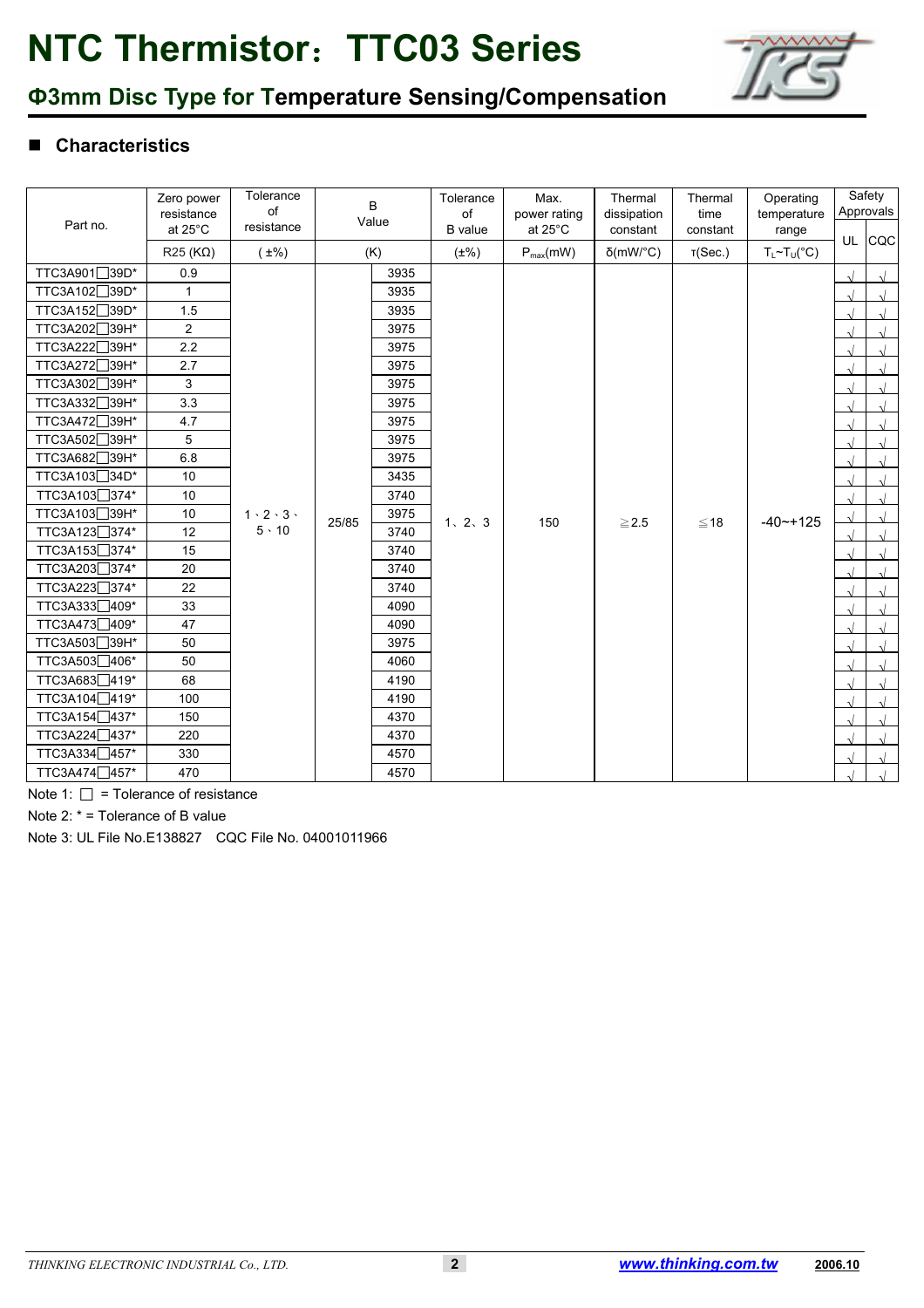

## **Ф3mm Disc Type for Temperature Sensing/Compensation**

■ Maximum power rating (Pmax)



 $T_U:$  Maximum operating temperature

 $T_L$ : Minimum operating temperature

For example: Ambient temperature(Ta)=55℃ Maximum operating temperature(Tu)=125℃  $P_{Ta}=(Tu-Ta)/(Tu-25)xPmax=70% Pmax$ 

### **R-T characteristic curve (representative)**



**Temperature (**℃**)**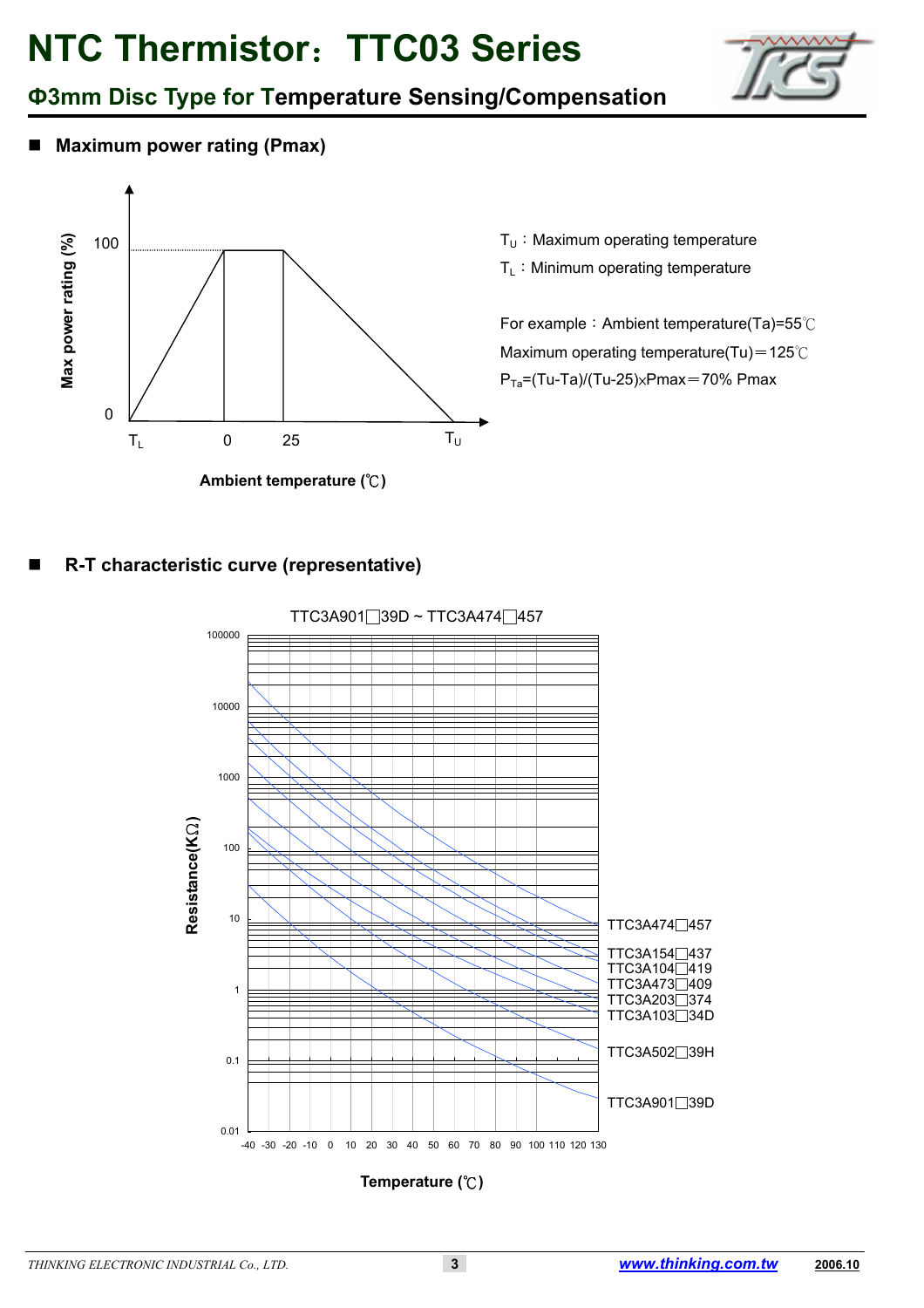

## **Ф3mm Disc Type for Temperature Sensing/Compensation**

- Soldering Recommendation
	- **Wave Flow Soldering Profile**



#### **Reworking Conditions With Soldering Iron**

| <b>Item</b>                       | <b>Conditions</b>       |
|-----------------------------------|-------------------------|
| Temperature of Soldering Iron-tip | $360^{\circ}$ (max.)    |
| Distance from thermistor          | $2 \, \text{mm}$ (min.) |
| Soldering Time                    | $3$ sec (max.)          |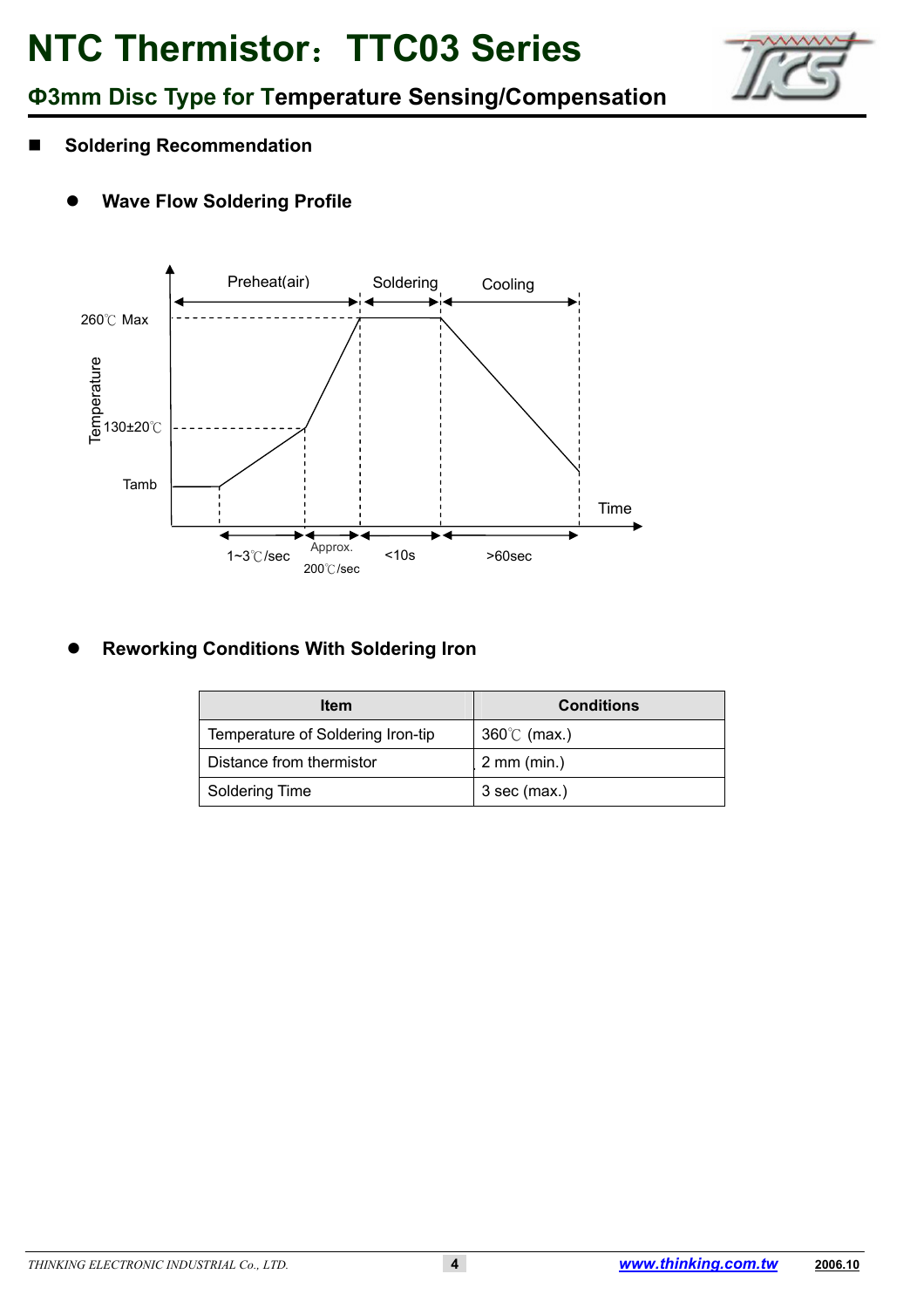

## **Ф3mm Disc Type for Temperature Sensing/Compensation**

### **Reliability test**

| Item                               | Standard                                 | <b>Test Conditions / Methods</b>     |                                                                                                                                                                                        |                                                   |  |                  |                                                             | Specifications                                                    |  |
|------------------------------------|------------------------------------------|--------------------------------------|----------------------------------------------------------------------------------------------------------------------------------------------------------------------------------------|---------------------------------------------------|--|------------------|-------------------------------------------------------------|-------------------------------------------------------------------|--|
|                                    |                                          |                                      | Gradually applying the force specified below to each terminal and keeping the<br>unit fixed for 10±1 sec                                                                               |                                                   |  |                  |                                                             |                                                                   |  |
| Tensile                            | <b>IEC</b>                               | Terminal diameter<br>Force           |                                                                                                                                                                                        |                                                   |  |                  |                                                             |                                                                   |  |
| Strength of<br>Terminations        | 60068-2-21                               |                                      |                                                                                                                                                                                        | (mm)                                              |  | (Kg)             |                                                             | No visible damage                                                 |  |
|                                    |                                          |                                      |                                                                                                                                                                                        | $0.3 < d \le 0.5$                                 |  | 0.5              |                                                             |                                                                   |  |
|                                    |                                          |                                      |                                                                                                                                                                                        | $0.5 < d \le 0.8$                                 |  | 1.0              |                                                             |                                                                   |  |
|                                    |                                          |                                      | Hanging the force specified below to each terminal and gradually bending each<br>terminal by 90°in one direction, then 90° in the opposite direction, and again<br>back to the origin. |                                                   |  |                  |                                                             |                                                                   |  |
| Bending<br>Strength of             | <b>IEC</b>                               |                                      |                                                                                                                                                                                        | <b>Terminal diameter</b>                          |  | Force            |                                                             | No visible damage                                                 |  |
| Terminations                       | 60068-2-21                               |                                      |                                                                                                                                                                                        | (mm)                                              |  | (Kg)             |                                                             |                                                                   |  |
|                                    |                                          |                                      |                                                                                                                                                                                        | $0.3<$ d $\leq$ 0.5                               |  | 0.25             |                                                             |                                                                   |  |
|                                    |                                          | $0.5 < d \le 0.8$<br>0.5             |                                                                                                                                                                                        |                                                   |  |                  |                                                             |                                                                   |  |
| Solderability                      | <b>IEC</b><br>60068-2-20                 |                                      | $235 \pm 5^{\circ}$ , $2 \pm 0.5$ sec                                                                                                                                                  |                                                   |  |                  |                                                             | At least 95% of terminal<br>electrode is covered by<br>new solder |  |
| Resistance to<br>Soldering<br>Heat | <b>IEC</b><br>60068-2-20                 | $260 \pm 5^{\circ}$ ( $10 \pm 1$ sec |                                                                                                                                                                                        |                                                   |  |                  |                                                             | No visible damage<br>$ \triangle$ R/R $ \leq 3\sqrt[5]{6}$        |  |
| High<br>Temperature<br>Storage     | <b>IEC</b><br>60068-2-3<br><b>UL1434</b> | 125 ± 5°C x 1000 $\pm$ 24HRS         |                                                                                                                                                                                        |                                                   |  |                  |                                                             | No visible damage<br>$ \triangle$ R/R $ \leq$ 5 %                 |  |
| Damp Heat                          | <b>IEC</b><br>60068-2-3<br><b>UL1434</b> |                                      | $40 \pm 2^{\circ}$ ( , 90~95% RH, 1000 ± 24HRS                                                                                                                                         | No visible damage<br>$ \triangle$ R/R $ \leq 3\%$ |  |                  |                                                             |                                                                   |  |
|                                    |                                          |                                      | The thermal shock conditions shown below shall be repeated 5 cycles                                                                                                                    |                                                   |  |                  |                                                             |                                                                   |  |
|                                    |                                          |                                      | Step                                                                                                                                                                                   | Temperature $(\mathcal{C})$                       |  | Period (minutes) |                                                             |                                                                   |  |
| Thermal<br>Shock                   | <b>IEC</b><br>60068-2-14                 |                                      | 1                                                                                                                                                                                      | $-40±5$                                           |  | 30±3             |                                                             | No visible damage                                                 |  |
|                                    | <b>UL1434</b>                            |                                      | 2                                                                                                                                                                                      | Room temperature                                  |  | 5±3              |                                                             | $ \triangle$ R/R $ \leq$ 3 %                                      |  |
|                                    |                                          |                                      | 3                                                                                                                                                                                      | $125 + 5$                                         |  | 30±3             |                                                             |                                                                   |  |
|                                    |                                          |                                      | 4                                                                                                                                                                                      | Room temperature                                  |  | 5±3              |                                                             |                                                                   |  |
| Life Test                          | <b>CNS5550</b>                           | 25 ± 5℃, Pmax. X 1000 ± 24HRS        |                                                                                                                                                                                        |                                                   |  |                  | No visible damage<br>$\vert \triangle$ R/R $\vert \leq$ 5 % |                                                                   |  |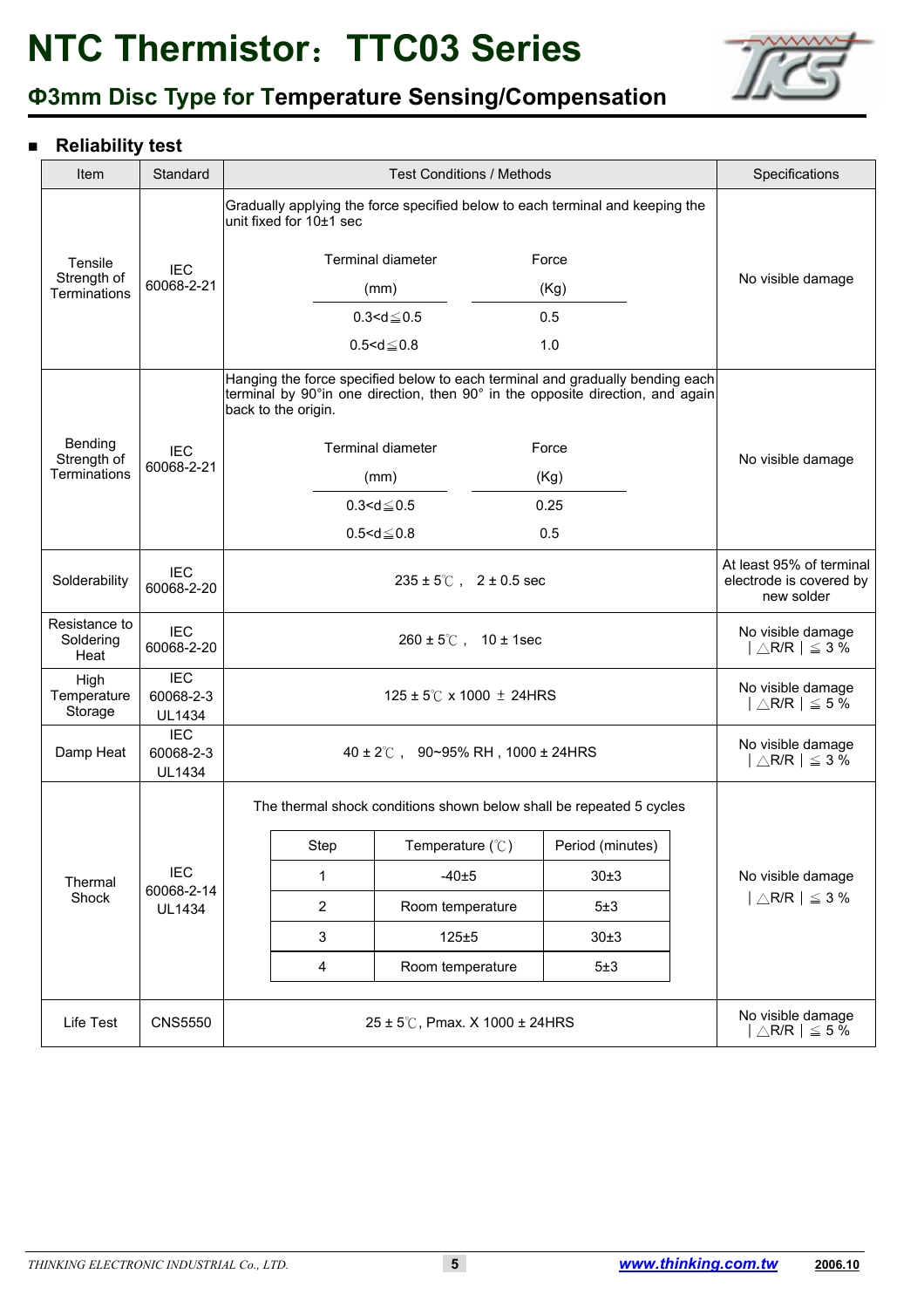

## **Ф3mm Disc Type for Temperature Sensing/Compensation**

- **Packaging**
	- **Taping Specification**



(Unit:mm)

| Taping<br>Code      | $P_0 \pm 1$ | $P_3 \pm 1$ | $P_1 \pm 1$ | $P_2 \pm 1.3$ | $H_0 \pm 1$ | $W_0 \pm 1$ | $W_1 \pm 1$ | $W_{2(max)}$ | W±1 | Amax | $D_0 \pm 0.2$ | P±1.0 | $t\pm 0.2$ |
|---------------------|-------------|-------------|-------------|---------------|-------------|-------------|-------------|--------------|-----|------|---------------|-------|------------|
| A<br>$(P_0=12.7)$   | 12.7        | 12.7        | 4.83        | 6.35          | 20          | 12          | 9           | 3            | 18  |      | 4             | 2.54  | 0.6        |
| Е<br>$(P_0 = 15.0)$ | 15.0        | 15.0        | 5.98        | 7.50          | 20          | 12          | 9           | 3            | 18  |      | 4             | 2.54  | 0.6        |

### **Quantity**

#### $\bullet$  **Bulk Packing**

| Disc Size/mm | Quantity (PCS/Bag) |
|--------------|--------------------|
| Ф03          | 500                |

### **Reel Packing**

| Disc Size/mm        | Quantity (PCS/Reel) |  |  |  |  |
|---------------------|---------------------|--|--|--|--|
| Ф03                 |                     |  |  |  |  |
| For Pitch 12.7 mm l | 2500                |  |  |  |  |



(Unit: mm)



### **Ammo packing**

| Disc Size/mm        | Quantity (PCS/Box) |  |  |  |
|---------------------|--------------------|--|--|--|
| Ф03                 | 2500               |  |  |  |
| For Pitch 12.7 mm l |                    |  |  |  |